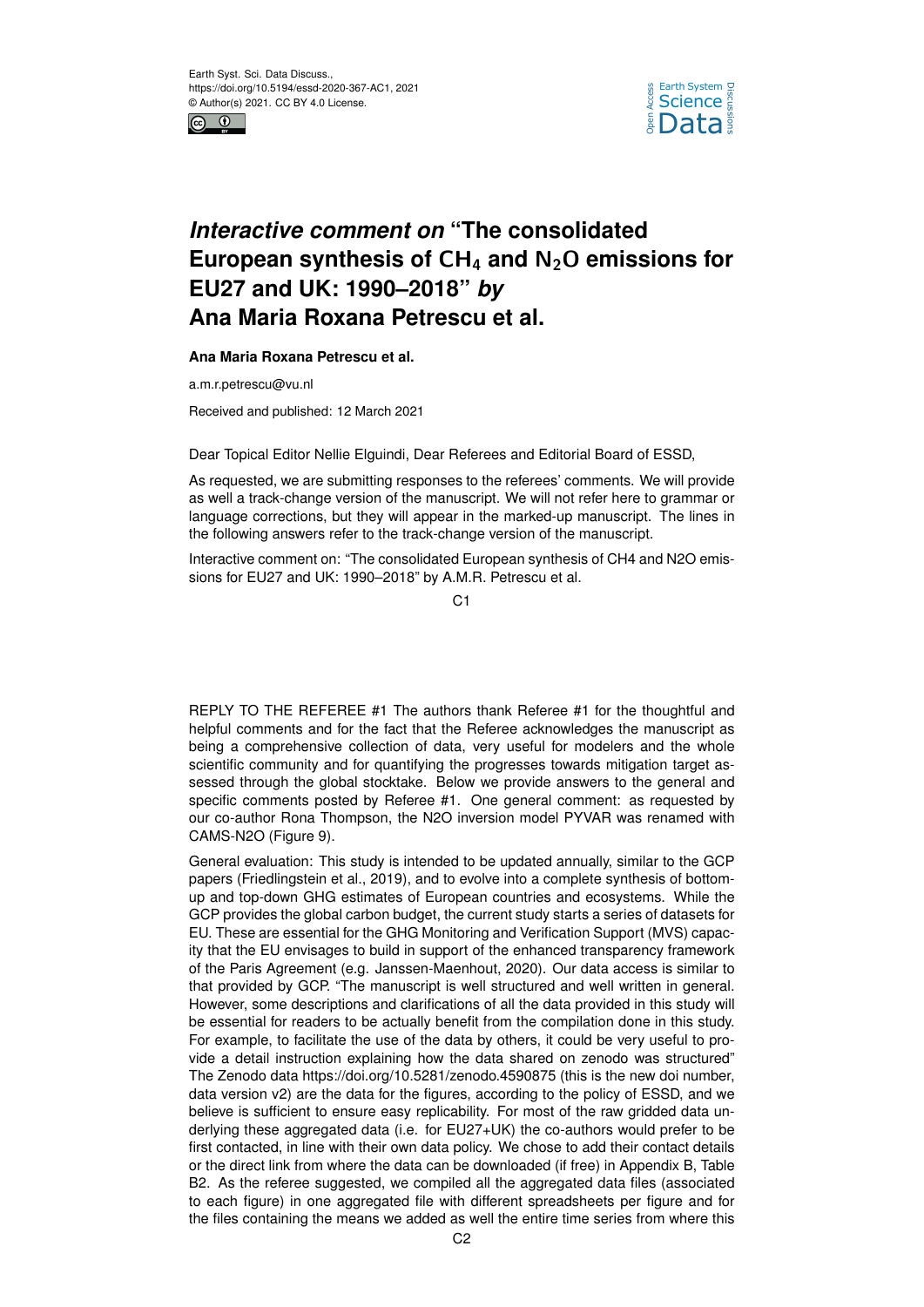mean value was calculated. Regarding the description of the datasets, in the revised version we clarify the situation of data availability accordingly: Line 154: "References are given in Table 2 and the detailed description of all products in Appendix A1-A3." In Appendix A1-A3 we describe each source containing information on spatial resolution, time steps and we updated as well the data in the excel sheets to ensure a better readability as suggested by the referee. "how to read and process them automatically (e.g., providing a R/python program/package)" Given that all data is already provided in a basic input table csv file(s), we think that this is enough to ensure plotting, and for the precise replicability of the style/layout of the figures, if needed, we could make codes available upon request. We added on L185 the following sentence: "Upon request, we can provide the codes necessary to plot precisely the style/layout of the figures." "I also noticed that the files provided on zenodo are only the numbers used to plot the figure shown in the manuscript and were separated to many small csv files with one line only and less than 1k size. I believe the date provided should be well organized for users (e.g., one file with overviews presented and multiple sheets each for a sector etc.). As a reader, I would mostly be interested in the original data presented in this study including country-specific values rather than aggregated to a few regions only." The scope of this synthesis is to present the data sets for EU27+UK. For original gridded data as well as for the complete data of all other regions/countries not used in this study (italic in Appendix A, Table A1), due to data provider policy, it should be requested directly from the specific contact (Appendix B, table B2). The data policy of the VERIFY project (consortium governing document) which supported most of the research presented here restricts the free use of raw data (gridded products) for the first 12 months after its publication, as it may not be entirely published by the data providers. Therefore, we agreed to only make public aggregated data (time series, means/min/max values and aggregated uncertainties). Given that this paper discusses only EU27+UK grouping we provide the aggregated time series only for that region. We intend to submit to ESSD yearly updates for the European GHG budget and once the new update will be published the old version of previous synthesis will be made publicly available

C3

through the VERIFY web-site (http://verify.lsce.ipsl.fr/index.php/products). For a better explanation we added on L705 the following statement: "The raw gridded data, according to the VERIFY consortium governing document, will be made publicly available 12 months after its publication in ESSD, through the VERIFY web site". We provide as well at http://webportals.ipsl.jussieu.fr/VERIFY/FactSheets/ all figures and country-specific data, which are not included in the study but are specifically requested as a VERIFY project output. This publication represents a scientific compilation of these results and we clearly state (Lines 185-190) that all details as well as data for countries/groups of countries can be found on the VERIFY web portal. To access the web portal one needs to register once in order for us to understand the extent of public interest in the data, but there is no restriction on downloading the data. The figures can be saved and data behind figures can be downloaded.

"As mentioned in the introduction, this manuscript focus on three questions. And in the summary and concluding remarks, they are more or less discussed. But I would expect more structural synthesis of the potential answers for these three questions." For a first compilation and study of this type for the EU27 and UK we tried to identify some questions and, as mentioned in the introduction, at this point in time we are not able to provide complete answers to these specific questions, but they were set in order to provide continuity and give scope to the next synthesis. As we stated "A comprehensive investigation of detailed differences between all datasets is currently beyond the scope of this paper". In the conclusions we discuss the findings in more detail but it will take significantly more research to define concrete actions on how these issues can be solved. "In addition, the only 2018 value was provided by MS-NRT as preliminary estimate. All the comparisons were done before 2017. Thus I would think the title should be changed to 1990-2017." It is true and we agree with the reviewer's comment that the actual comparison is done until 2017. Next to MS-NRT values, only ECOSSE (Fig. 6d Agriculture N2O emissions) provided us with time series until 2018. Therefore, we will change the title and text accordingly (L46, L149, L152) We will upload next to our responses the track-changes version of the manuscript. Response to specific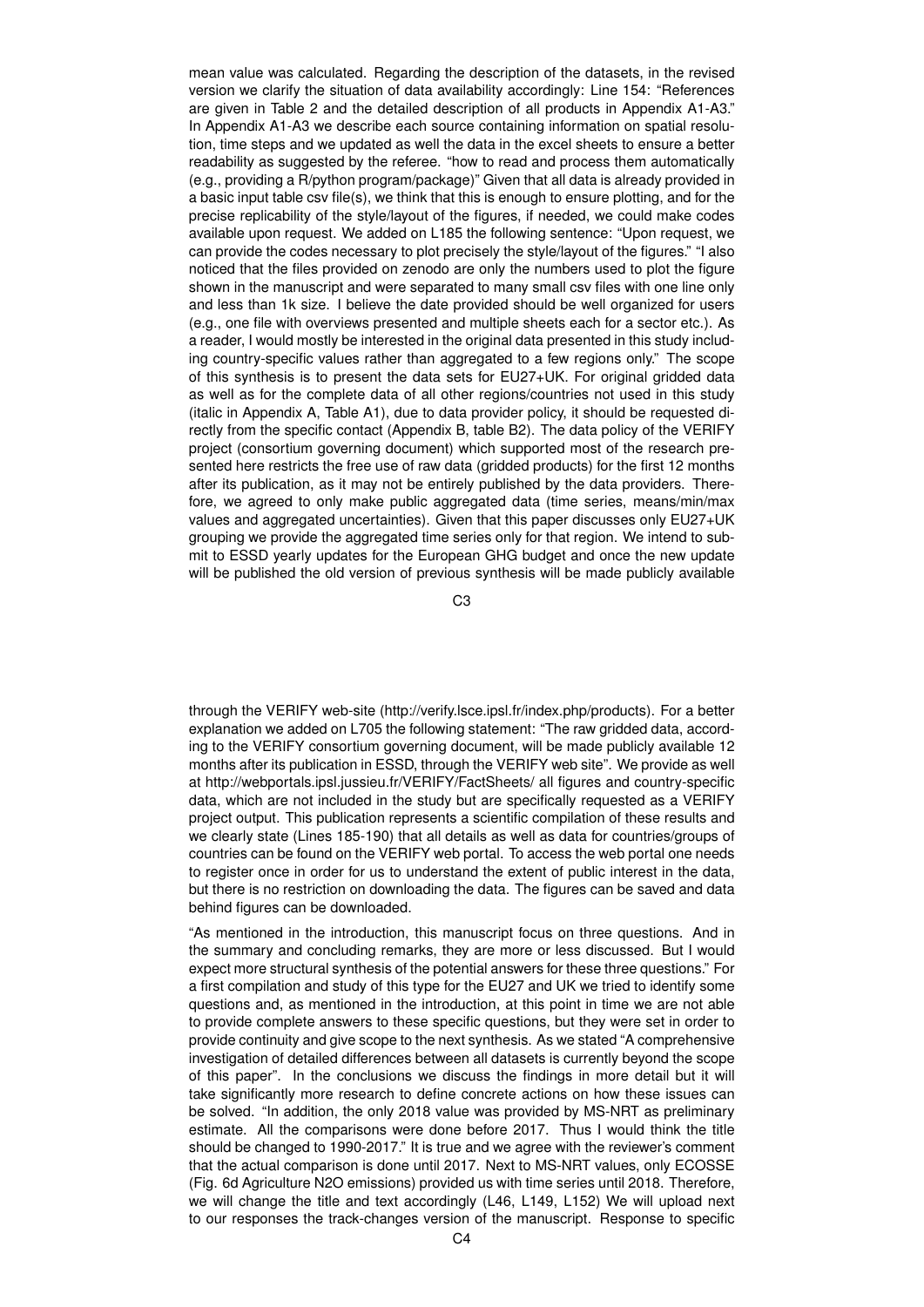comments and changes in manuscript: Other remarks: L66: "compared to 0.9 Tg N2Oyr-1 from the BU data" may not be necessary. We deleted this statement. L148- 160: It is not clear which gas or gases were referred to in this paragraph. The first sentence of the paragraph L148 states that we refer to CH4 and N2O, but to clarify on line 155 we added the following: "For both CH4 and N2O BU approaches, we used inventories of anthropogenic emissions covering all sectors (EDGAR v5.0 and GAINS) and inventories limited to agriculture (CAPRI and FAOSTAT). For CH4 we used one biogeochemical...."

L158: The abbreviation "LULUCF" was not explained before this line. On Line 160 we added the following explanation: "Biomass burning emissions of CH4 from land use, land use change and forestry (LULUCF) sector account for..." L163: "from" is redundant. Was deleted L171: Should it be "come from" instead "belong to"? Thank you, we replaced with "come from" L174: Please check the name of Tables in Appendix A. Why not using Table A1 and A2? This is true, thank you, we replaced Table A with Table A1 and Table AA with Table A2. Footnote 5: Why only Vol 5 of IPCC was cited? I believe methods from many other sectors and Volumes were used. We do cite here IPCC 2006 and IPCC refinement 2019, and not only vol. 5. Footnote 6: You mean "With natural CH4, we . . ." We added the following explanation: The term natural refers here to unmanaged natural CH4 emissions (wetlands, geological, inland waters) not reported under the UNFCCC LULUCF sector.

L225-230: It still is hard to understand how the emissions were scaled. Thank you, We added in Appendix A2, geological flux description (L 1137) the following explanation: "To calculate geological CH4 emissions we used literature data for geological emissions on land (excluding marine seepage) (Etiope et al., 2019; Hmiel et al., 2020). From the gridded geological CH4 emissions by Etiope et al., and using the land-sea mask for EU27+UK (to exclude marine seepage), geological CH4 emissions from the land of EU27+UK are 8.83 Tg/yr. Then we scaled this number by the ratio of global geological CH4 emissions estimated by Hmiel et al. and by Etiope et al., thus obtain-

C5

ing a value of 8.83\*5.4/37.4=1.3 Tg/yr (marine and land geological).. The global total geological CH4 emissions reported by Etiope et al. and Hmiel et al. are 37.4 Tg/yr and 5.4 Tg/yr, respectively." In his paper Hmiel et al 2020 compared his numbers to those of Etiope et al 2019 and wrote the following explanation: "(1) the uncertainties associated with global upscaling of geological emissions from discrete measurements result in overestimation by an order of magnitude, or (2) geological CH4 emissions quantified by these measurements were not present in the preindustrial era and may have been triggered by fossil fuel extraction from hydrocarbon reservoirs or other anthropogenic activity such as groundwater aquifer depletion. If the latter is true, such emissions cannot be considered natural."

L235: There is no Table 5. That is correct, in L272 we corrected the number to now it refer to Table 2. L266: "SURF" was not explained before. We added on L 269 the surface station (SURF) explanation. L268: The last sentence is not clear. We think the sentence the referee refers to is: "None of the regional inversions use GOSAT prior data as all base their prior data on SURF stations" In the previous paragraph L264- L269 we explain that global inversions base their prior information on both GOSAT and SURF data. We made this statement as regional inversions will not use GOSAT but only SURF. We changed on L271 to: "All regional inversions use observations from SURF stations as a base of their emission calculation".

L296: It seems not only anthropogenic emissions were described in section 3.1. This is true, we deleted the word anthropogenic, as natural emissions appear as well in 3.1.3 and 3.1.4. We did the same for the N2O section 3.2.

L298: What are the differences between European and regional total? It looks like sub-regional total. We are sorry but we do not understand this comment and what subregional total refers to. If the comment addresses results from Figure 1, our aim was not to compare the regions to the total EU but instead to highlight differences between BU and TD estimates within the region and between regions.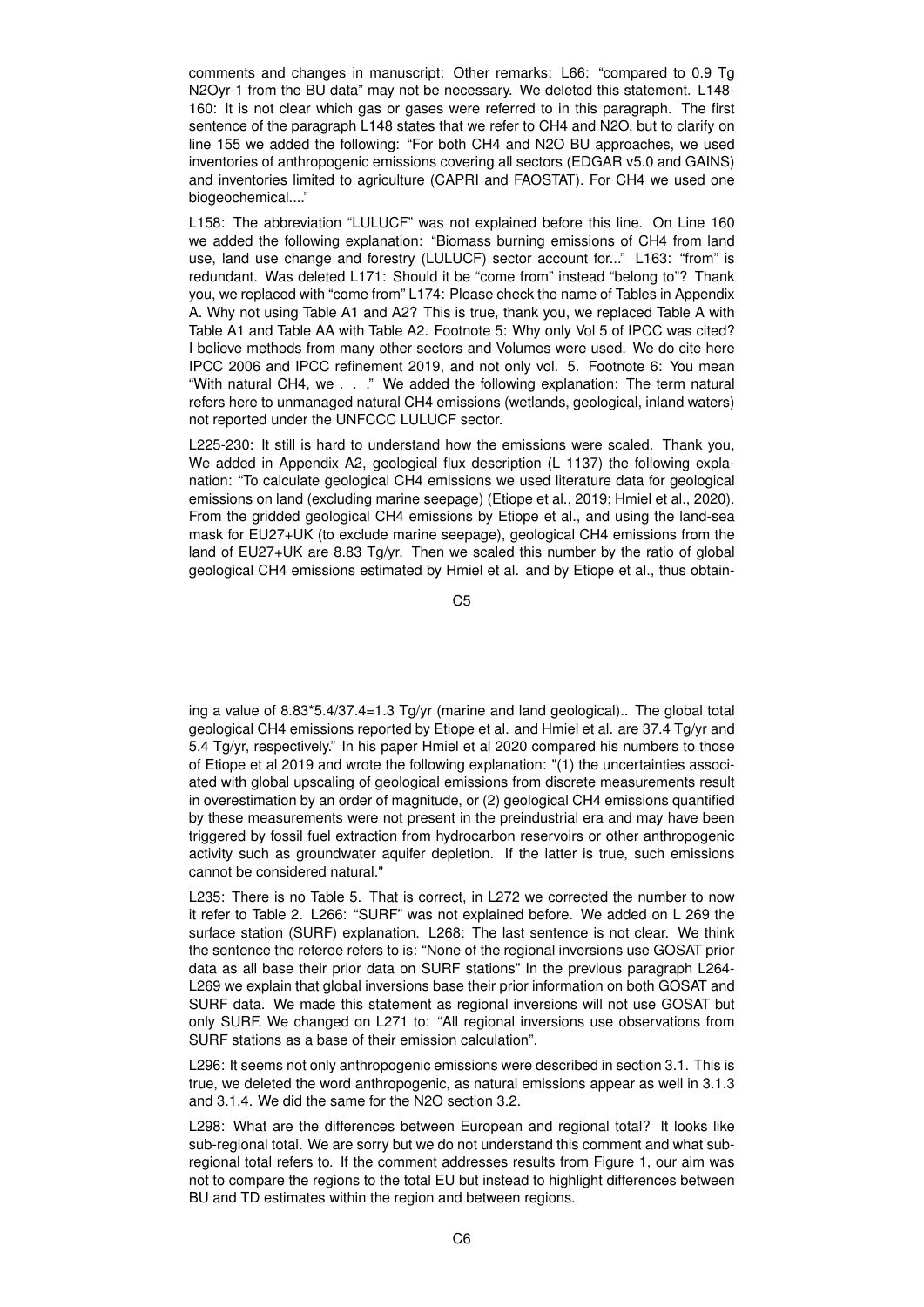L342: It is not clear how a less dense network of surface stations cause the  $BU = TD$ estimates. Some further explanations are needed. We replaced this sentence: "For Eastern Europe we note that BU anthropogenic estimates have the same magnitude as the TD. We hypothesize that this could be due to a less dense network of surface stations.". with the following explanation (L348-353): "For Eastern Europe we note that BU anthropogenic estimates have the same magnitude as the TD. One possible explanation is linked to the fact that in TD estimates (i.e. using atmospheric inversions) the fluxes are strongly constrained in regions with a high density of observations. Where there are few or no observations, the fluxes in the inversion will stay close to the prior estimates, since there is little or no information to adjust them. The prior estimates are, in fact, the BU estimates, which means the TD and BU estimates will be similar."

L534: Is there any reason that the GOSAT-derived estimates are so different from SURF-derived ones? Regarding the difference between global and regional inverse estimates, one possible explanation is that satellites (including GOSAT) are not as sensitive to the lower troposphere (the part of the atmosphere closest to the fluxes) as ground-based observations. Therefore, it can be that the inversions with GOSAT miss some of the information that is available from the ground-based observation.

L538-542 (and also across the manuscript): Can the uncertainty of the trends be given? In addition, it would be interesting to compare the trends of the common period 2010-2016. Otherwise, they are not comparable. We thank referee for noticing this inconsistency. Looking at Figure 5, we feel that neither SURF nor GOSAT ensemble shows a linear reduction from 2010-2016, therefore we replaced the paragraph: "Regarding trends, for total CH4 emissions (Figure 5a), the SURF and GOSAT ensemble show a decreasing trend of -1.2 % yr-1 and -0.6 % yr-1, respectively, over the period covered by each of them (SURF: 2000-2016; GOSAT: 2010-2017). For anthropogenic CH4 emissions (Figure 5b), the SURF ensemble shows a decreasing trend of -1.4 % yr-1 compared to -1.5 % yr-1 for the NGHGI over 2000-2016, while the GOSAT ensemble shows a decreasing trend of -0.8 % yr-1 compared to -0.9 % yr-1 for the NGHGI

C7

over 2010-2017." and instead of providing the annual decreasing rates, we only provide the change from 2010 to 2016 (L546-L551) as following: "For the 2010-2016 common period, the two ensembles of regional and global models give an anthropogenic CH4 emission mean (Figure 5b) of 17.4 Tg CH4 yr-1 (GOSAT) and 23.7 Tg CH4 yr-1 (SURF) compared to 19.0  $\pm$  1.7 Tg CH4 yr-1 for NGHGI (Fig. 5b). For the same period total CH4 emissions (Figure 5a) from the SURF and GOSAT ensemble decrease by 0.5% and 4.6%, respectively. For anthropogenic CH4 emissions (Figure 5b), the SURF and GOSAT ensemble show a decrease of 1.1 % and 6.3%, respectively, compared to 7.3% for the NGHGI from 2010 to 2016".

We also added to the Figure 5 caption the following sentence related to the common period to calculate the means: "Two out of 11 SURF products (GELCA-SURF\_NIES, TOMCAT-SURF\_UOL) were not available for 2016".

L555: Can the authors give range or % uncertainty of TD estimates for a comparison? We added the following sentence on L572: "for the EU27+UK, global inversions show a min/max range of 25-32 % while regional inversions show a variability range of 9-11 % compared to the mean 2011-2015 value". L581: The total EU27+UK GHG emissions in CO2eq here is different from that in section 3.1.2. Please check. Thank you for your observation. It is different because in section 3.1.2 the values include emissions from LULUCF while in section 3.2.2 exclude LULUCF. We changed accordingly, referring in both sections to "include LULUCF" (L596). Figure 8: Is there any explanation of the sudden shift of EDGARv5.0 estimates in Fig. 8e? Thank you. Yes, the sudden shift in total emissions is driven by a shift after the year 2000 for EDGAR v5.0 waste N2O emissions is due to the waste water treatment domestic (WWT.DOM.N2O) activity data. For the v5.0\_FT2018, version used in this plot, EDGAR was updated for the period 2000-2016 using FAO statistics on "protein\_supply\_kg\_cap\_yr". For the previous period 1970-1999 the time series from EDGAR v4.3.2 were kept unchanged. This particular jump is due to France. We added this explanation in the manuscript, L636

L650-652: It is not clear how the higher TD estimate can be attributed to the seasonal